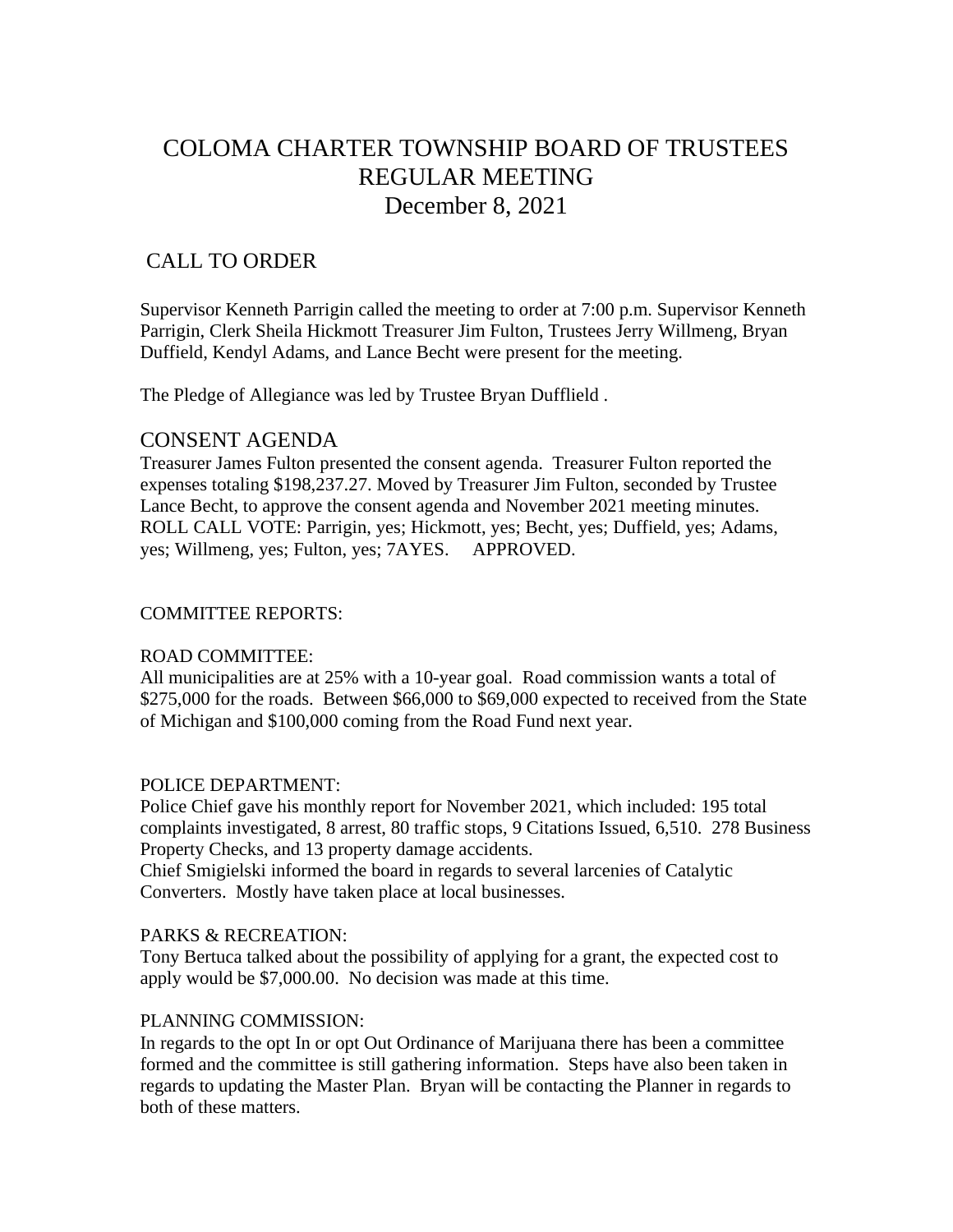Coloma Charter Township board of Trustees December 8, 2021 Page 2

Committee Reports Continued:

# PLANNING COMMISSION CONT:

The special land use permit for Bob Zacar had some changes including the house needs to be attached, new site plan which should be done by February. After these have been completed then the planning commission will approve.

# WATER ADVISORY COMMITTEE:

Robert Howell stated that the Township has submitted to the city the wholesale agreement. The city has responded back with comments and the committee needs to have a follow up meeting.

#### JOINT SEWER BOARD:

Jerry Willmeng reported that we have been low on rain and as a result everything has been flowing nicely.

#### FIRE DEPARTMENT:

Robert Howell stated they had their meeting on 12/7/2021. A new roof for station 2 in riverside to address a venting problem. Discussion was held on a lift assist and only do Priority 1 calls. Contract has been signed for the Chief.

#### NEW BUSINESS:

An announcement was made by Supervisor Ken Parrigin that he had received a letter of retirement from Cheryl Benjamin effective December 6, 2021. The board accepted the letter and we all wish Cheryl the very best.

A motion was made by Treasurer Jim Fulton seconded by Trustee Jerry Wilmeng to approve the Paw Paw Lake improvement districts invoice in the amount of \$602.91. ROLL CALL VOTE: Hickmott, yes; Becht, yes; Duffield, yes; Adams, yes; Willmeng, yes; Fulton, yes; Parrigin, yes. 7AYES. APPROVED.

A motion was made by Treasurer Jim Fulton, seconded by Trustee Kendyl Adams to approve Sewer Bond Draw #8 in the amount of \$10,093.75. ROLL CALL VOTE: Becht, yes; Duffield, yes; Adams, yes; Willmeng, yes; Fulton, yes; Parrigin, yes; Hickmott, yes. 7AYES. APPROVED.

Chief of Police Wes Smigielski presented the police chief contract extension, and asked the board to review and approve. A motion was made by Treasurer Jim Fulton seconded by Trustee Bryan Duffield to approve the employment agreement. ROLL CALL VOTE: Duffield, yes; Adams, yes; Willmeng, yes; Fulton, yes; Parrigin, yes; Hickmott, yes; Becht, yes. 7AYES APPROVED.